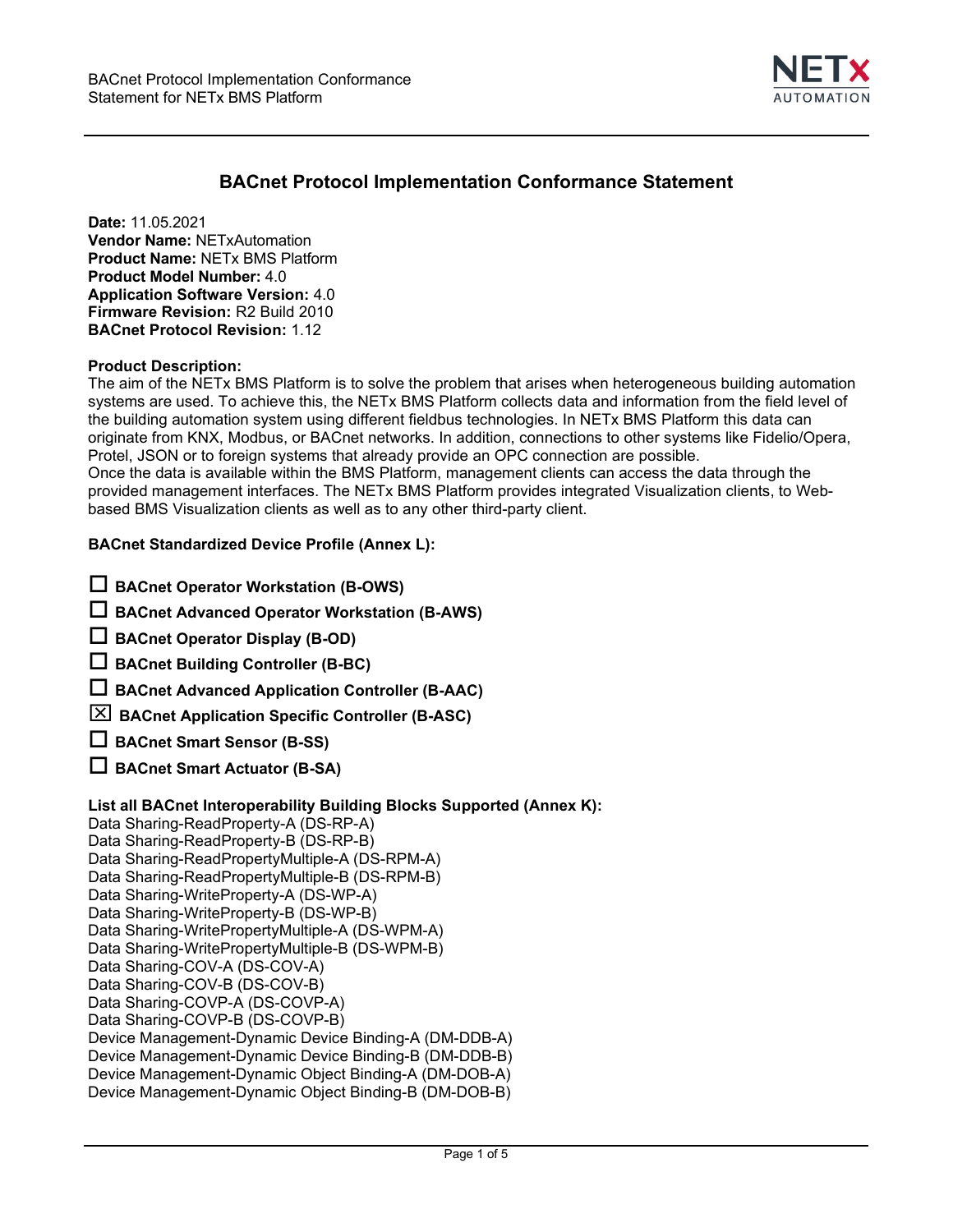

| Device Management-DeviceCommunicationControl-A (DM-DCC-A) |  |
|-----------------------------------------------------------|--|
| Device Management-DeviceCommunicationControl-B (DM-DCC-B) |  |

# **Segmentation Capability:**

| $\Box$ Able to transmit segmented messages | Window Size |
|--------------------------------------------|-------------|
| $\Box$ Able to receive segmented messages  | Window Size |

## **Standard Object Types Supported:**

If not stated otherwise, the following statements apply to all supported BACnet object types:

- Creating or deleting of dynamic objects is not supported
- No additional writable properties (other than the ones required by this standard) are supported
- No additional conditionally writable properties (other than the ones required by this standard) are supported are
- No proprietary properties are implemented
- No range restrictions on properties exist

## **Accumulator**

*List of optional properties supported:* Description, Device\_Type, Reliability, Prescale, Value\_Change\_Time, Value\_Before\_Change, Value\_Set, Logging\_Record, Logging\_Object, Pulse\_Rate, Profile\_Name

#### **Analog Input**

*List of optional properties supported:* Description, Device\_Type, Reliability, Update\_Interval, Min\_Pres\_Value, Max\_Pres\_Value, Resolution, COV\_Increment, Profile\_Name

## **Analog Output**

*List of optional properties supported:* Description, Device\_Type, Reliability, Min\_Pres\_Value, Max\_Pres\_Value, Resolution, COV\_Increment, Profile\_Name

## **Analog Value**

*List of optional properties supported:* Description, Reliability, Priority\_Array, Relinquish\_Default, COV\_Increment, Profile\_Name

## **Binary Input**

*List of optional properties supported:* Description, Device\_Type, Reliability, Inactive\_Text, Active\_Text, Profile\_Name

## **Binary Output**

*List of optional properties supported:* Description, Device\_Type, Reliability, Inactive\_Text, Active\_Text, Profile\_Name

## **Binary Value**

*List of optional properties supported:* Description, Reliability, Inactive\_Text, Priority\_Array, Relinquish\_Default, Active\_Text, Profile\_Name

#### **Multistate Input**

*List of optional properties supported:* Description, Device\_Type, Reliability, State\_Text, Profile\_Name

## **Multistate Output**

*List of optional properties supported:* Description, Device\_Type, Reliability, State\_Text, Profile\_Name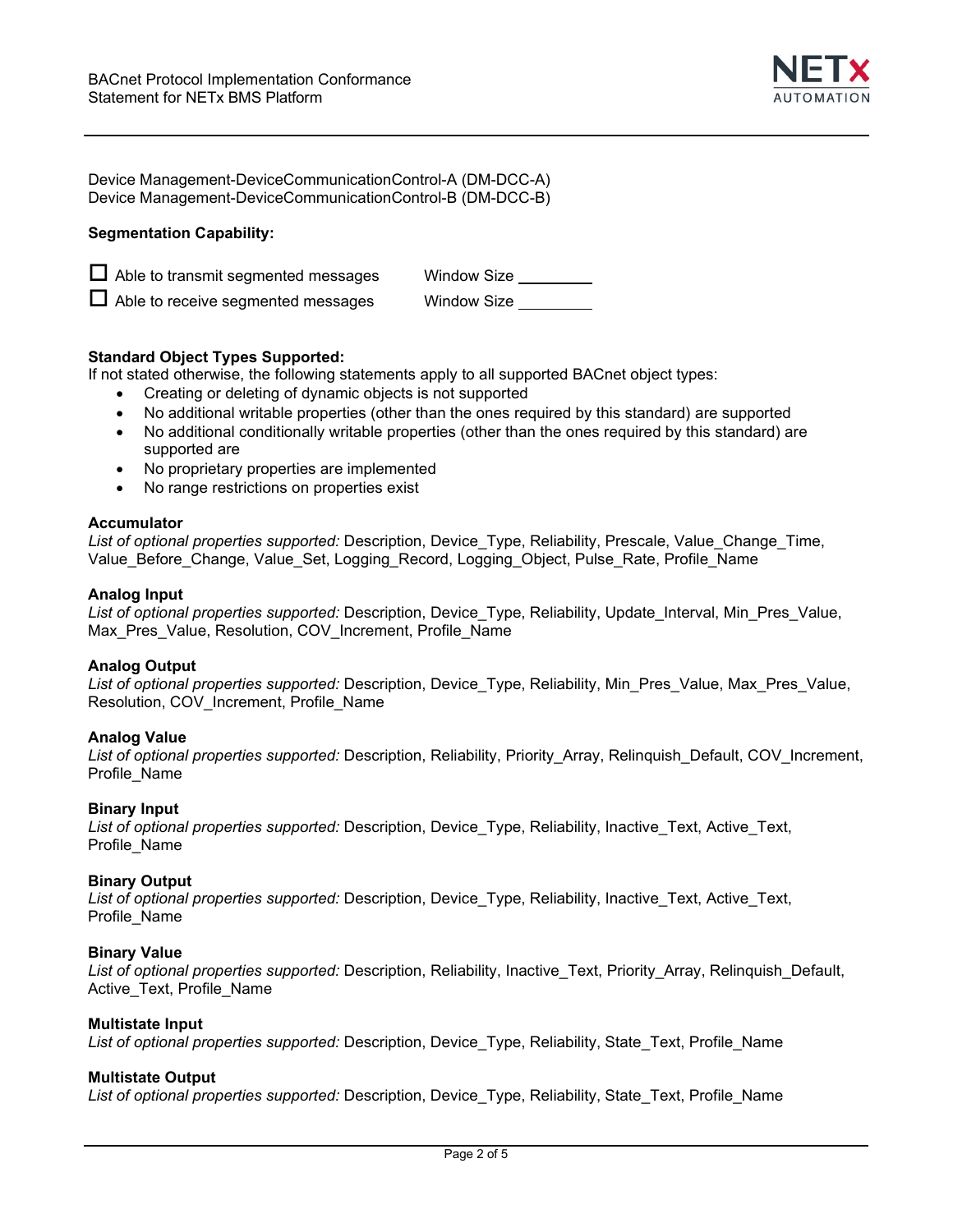

# **Multistate Value**

*List of optional properties supported:* Description, Device\_Type, Reliability, State\_Text, Priority\_Array, Relinquish\_Default, Profile\_Name

## **Pulse Convert**

*List of optional properties supported:* Description, Input\_Reference, Reliability, COV\_Increment, COV\_Period, Profile\_Name

## **Device**

*List of optional properties supported:* Location, Description, Local\_Time, Local\_Date, UTC\_Offset

#### **Life Safety Zone**

*List of optional properties supported:* Description, Device\_Type, Profile\_Name

## **Life Safety Point**

*List of optional properties supported:* Description, Device\_Type, Profile\_Name

#### **Schedule**

*List of optional properties supported:* Description, Profile\_Name

#### **CharacterString Value**

*List of optional properties supported:* Description, Event\_State, Reliability, Out\_Of\_Service, Priority\_Array, Relinquish\_Default

# **DateTime Value**

*List of optional properties supported:* Description, Event\_State, Reliability, Out\_Of\_Service, Priority\_Array, Relinquish\_Default, Is\_UTC

#### **Date Value**

*List of optional properties supported:* Description, Event\_State, Reliability, Out\_Of\_Service, Priority\_Array, Relinquish\_Default

## **Time Value**

*List of optional properties supported:* Description, Event\_State, Reliability, Out\_Of\_Service, Priority\_Array, Relinquish\_Default

## **Large Analog Value**

*List of optional properties supported:* Description, Event\_State, Reliability, Out\_Of\_Service, Priority\_Array, Relinquish\_Default, COV\_Increment

#### **Integer Value**

*List of optional properties supported:* Description, Event\_State, Reliability, Out\_Of\_Service, Priority\_Array, Relinquish\_Default, COV\_Increment

## **Positive Integer Value**

*List of optional properties supported:* Description, Event\_State, Reliability, Out\_Of\_Service, Priority\_Array, Relinquish\_Default, COV\_Increment

## **Data Link Layer Options:**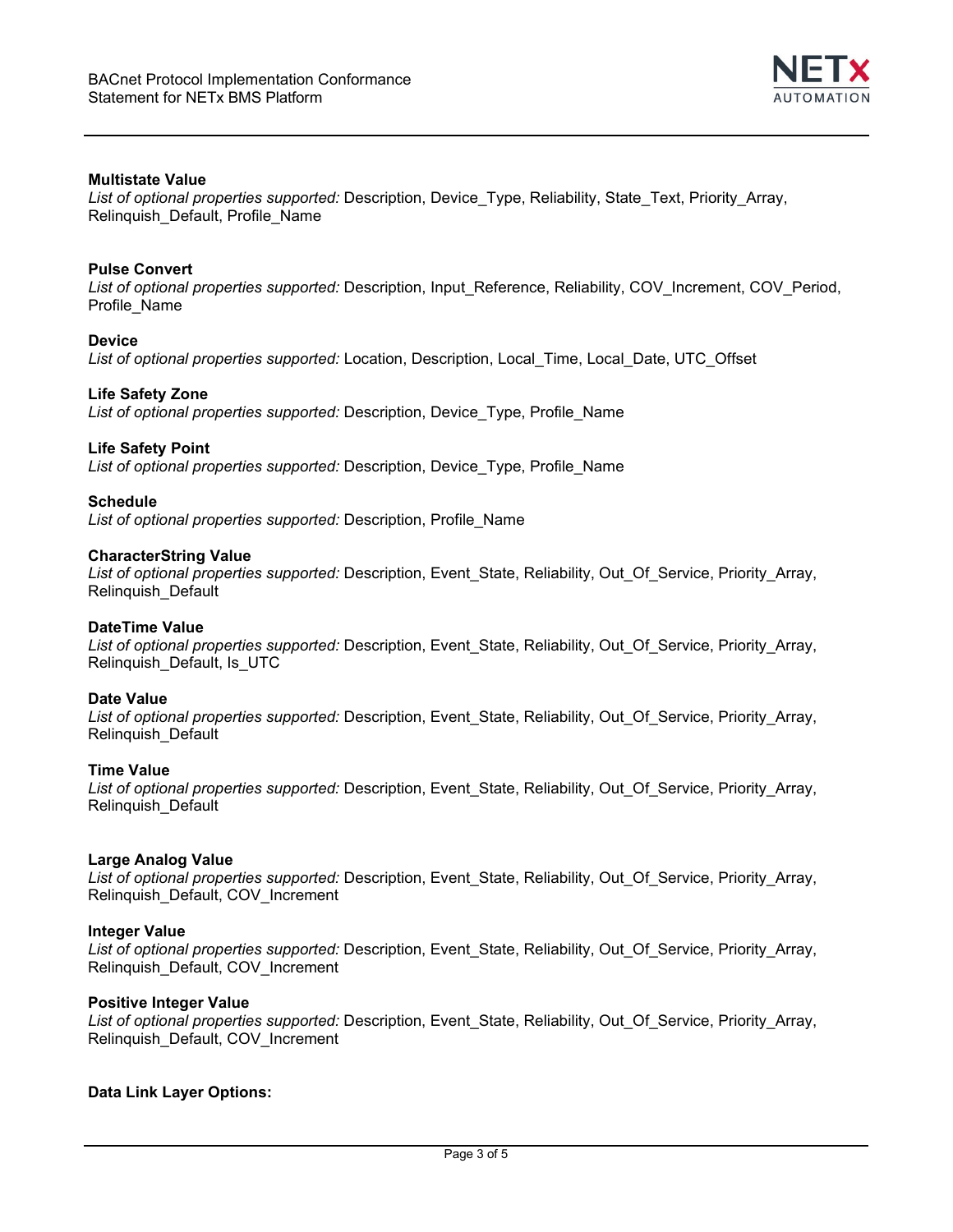

| <b>⊠ BACnet IP, (Annex J)</b>                                |  |
|--------------------------------------------------------------|--|
| □ BACnet IP, (Annex J), Foreign Device                       |  |
| $\Box$ ISO 8802-3, Ethernet (Clause 7)                       |  |
| $\Box$ ATA 878.1, 2.5 Mb. ARCNET (Clause 8)                  |  |
| $\Box$ ATA 878.1, EIA-485 ARCNET (Clause 8), baud rate(s)    |  |
| $\Box$ MS/TP master (Clause 9), baud rate(s): $\Box$         |  |
| $\square$ MS/TP slave (Clause 9), baud rate(s):              |  |
| □ Point-To-Point, EIA 232 (Clause 10), baud rate(s):         |  |
| □ Point-To-Point, modem, (Clause 10), baud rate(s): <u>■</u> |  |
| □ LonTalk, (Clause 11), medium: _____                        |  |
| $\Box$ BACnet/ZigBee (ANNEX O)                               |  |
| $\square$ Other:                                             |  |
|                                                              |  |

# **Device Address Binding:**

Is static device binding supported? (This is currently necessary for two-way communication with MS/TP slaves and certain other devices.)  $\boxtimes$  Yes  $\Box$  No

# **Networking Options:**

|  | $\Box$ Router, Clause 6 - List all routing configurations, e.g., ARCNET-Ethernet, Ethernet-MS/TP, etc. |
|--|--------------------------------------------------------------------------------------------------------|
|--|--------------------------------------------------------------------------------------------------------|

- Annex H, BACnet Tunneling Router over IP
- BACnet/IP Broadcast Management Device (BBMD)

| Does the BBMD support registrations by Foreign Devices?                 | $\Box$ Yes $\Box$ No |  |
|-------------------------------------------------------------------------|----------------------|--|
| Does the BBMD support network address translation? $\Box$ Yes $\Box$ No |                      |  |

## **Network Security Options:**

 $\boxtimes$  Non-secure Device - is capable of operating without BACnet Network Security

 $\square$  Secure Device - is capable of using BACnet Network Security (NS-SD BIBB)

- $\square$  Multiple Application-Specific Keys:
- $\square$  Supports encryption (NS-ED BIBB)
- $\square$  Key Server (NS-KS BIBB)

## **Character Sets Supported:**

Indicating support for multiple character sets does not imply that they can all be supported simultaneously.

| $\boxtimes$ ISO 10646 (UTF-8) | <b>⊠ IBM™/Microsoft™ DBCS</b> | <b>⊠ ISO 8859-1</b> |
|-------------------------------|-------------------------------|---------------------|
| $\boxtimes$ ISO 10646 (UCS-2) | $\boxtimes$ ISO 10646 (UCS-4) | $\Box$ JIS X 0208   |

# **If this product is a communication gateway, describe the types of non-BACnet equipment/networks(s)**